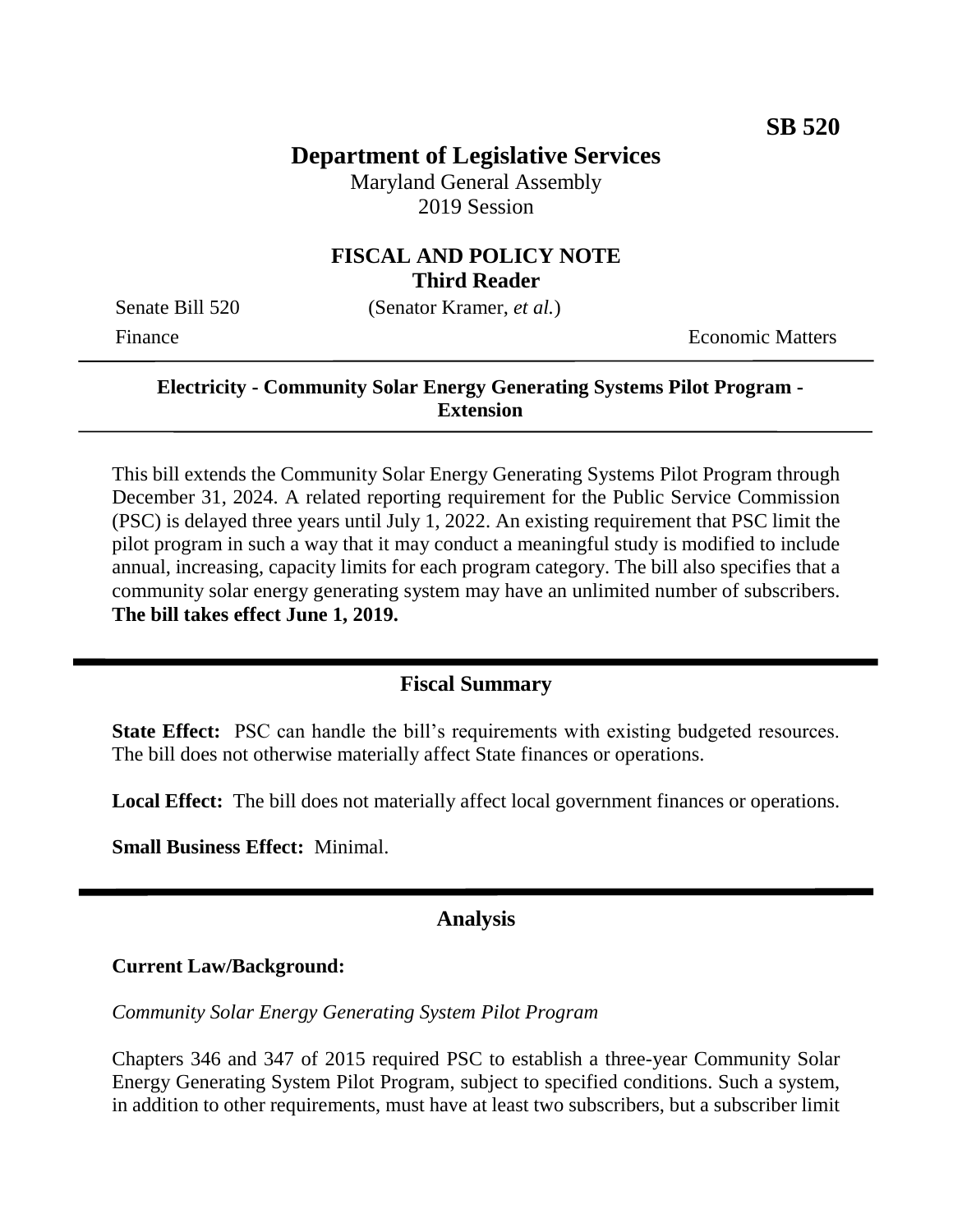is not specified in statute. Under PSC regulations, a system may have up to 350 accounts, unless the electric company has developed an automated billing function, in which case there is no limit. PSC regulations also increase authorized capacity additions each year.

According to PSC, the program, if fully subscribed, would add about 200 megawatts under the existing 1,500-megawatt net metering cap.

#### *Program Duration*

Regulations to establish the program were adopted in July 2016, and program implementation began in mid-2017. However, according to the Acts, the pilot program was required to officially "begin" no later than six months after the regulations were adopted (January 2017) and end after three years (January 2020). Net metering payments may continue for up to 25 years after the termination of the pilot program.

#### *Reporting Requirement*

The Acts required PSC to convene a stakeholder workgroup to study the value and costs of the pilot program and make recommendations on the advisability of establishing a permanent program. By July 1, 2019, PSC must report its findings and recommendations, based on the study, to the Senate Finance Committee and the House Economic Matters Committee.

#### *Net Metering – Generally*

Generally, net energy metering is the measurement of the difference between the electricity that is supplied by an electric company and the electricity that is generated by an eligible customer-generator and fed back to the electric company over the eligible customer-generator's billing period. As of June 30, 2018, the amount of net metered capacity in the State was approximately 772 megawatts, or about one-half of the statewide 1,500-megawatt limit. This is more than seven times the capacity in June 2013. Most net metered capacity is solar.

PSC must submit an annual report on the status of net energy metering to the General Assembly. The most recent [report](https://www.psc.state.md.us/wp-content/uploads/FINAL-2018-Net-Metering-Report.pdf) can be found on PSC's website.

#### *Net Metering Aggregation*

Aggregation of net-metered loads is the practice of combining meter readings from more than one utility service point. Electric companies can provide this service by using physical interconnection of service points (physical aggregation) or by summing the total usage